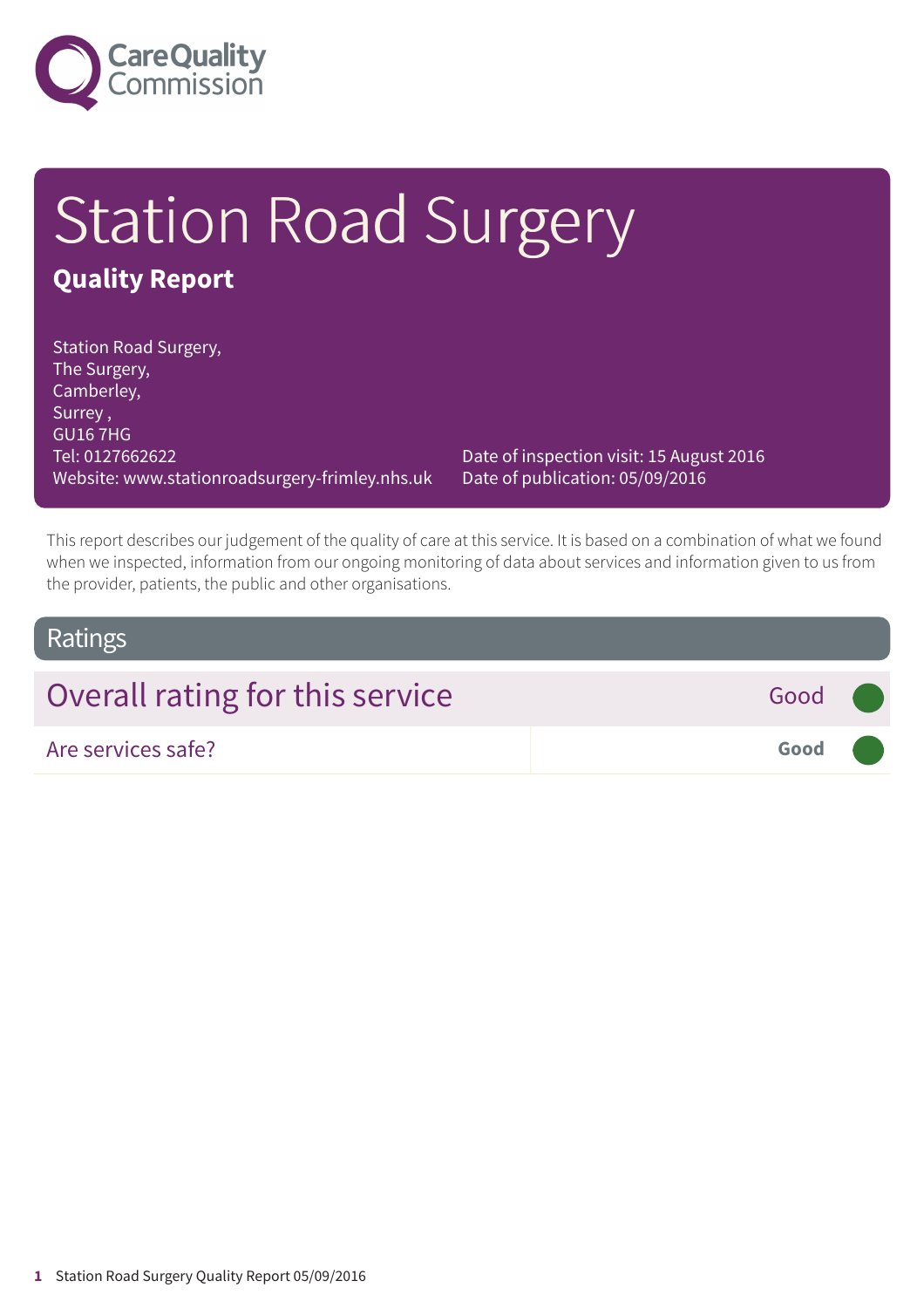## Summary of findings

### **Contents**

| Summary of this inspection                  | Page           |
|---------------------------------------------|----------------|
| Overall summary                             | $\mathcal{P}$  |
| The five questions we ask and what we found | 3              |
| Detailed findings from this inspection      |                |
| Our inspection team                         | $\overline{4}$ |
| Why we carried out this inspection          | $\overline{4}$ |
| Detailed findings                           | .5             |

### Overall summary

#### **Letter from the Chief Inspector of General Practice**

We carried out an announced comprehensive inspection at Station Road Surgery on 1 December 2015. The practice had been rated as good for effective, caring, responsive and well-led, however, required improvement in safe. After the comprehensive inspection, the practice sent to us an action plan detailing what they would do to meet the legal requirements in relation to the following:-

- Ensure that all staff have completed relevant training for fire safety, infection control and information governance in line with the practice training requirements.
- Complete a legionella risk assessment.
- Carry out regular fire drills.

We undertook this announced focused inspection on 15 August 2016 to check that the provider had followed their action plan and to confirm that they now met legal requirements. The provider was now meeting all requirements and are rated as good under the safe domain.

This report only covers our findings in relation to those requirements.

- Staff had received training as required by the practice.
- A legionella risk assessment had taken place in December 2015 and no concerns had been found.
- A full fire drill with staff and patients had been completed in December 2015 and staff were aware of the procedures to follow in case of an evacuation.

You can read the report from our last comprehensive inspection, by selecting the 'all reports' link on our website at www.cqc.org.uk

#### **Professor Steve Field (CBE FRCP FFPH FRCGP)**

Chief Inspector of General Practice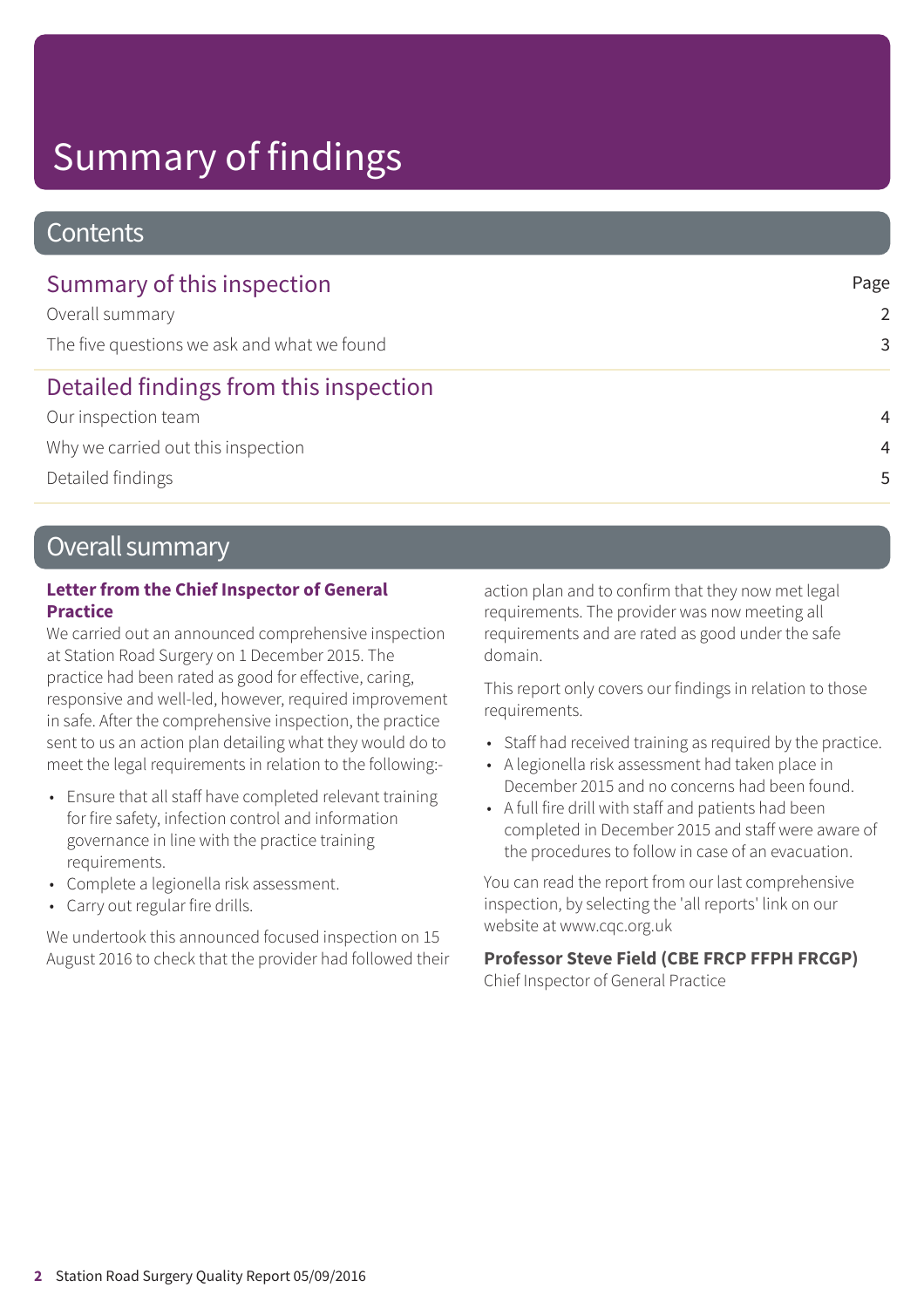### The five questions we ask and what we found

We always ask the following five questions of services.

#### **Are services safe?**

The practice is rated as good for providing safe services.

At our last inspection, undertaken on 1 December 2015, the practice was rated as requires improvement for providing safe services, as there were areas where it needed to make improvements. Previously we found:-

• Most risks to patients were assessed and well managed. However, the practice had not conducted a legionella risk assessment or practiced a fire drill and some staff had not had training on information governance, fire safety or infection control.

At this inspection, we found:-

• The practice had conducted a legionella risk assessment and had practiced a fire drill with staff and patients. Staff training was up to date with the practices training requirements.

**Good –––**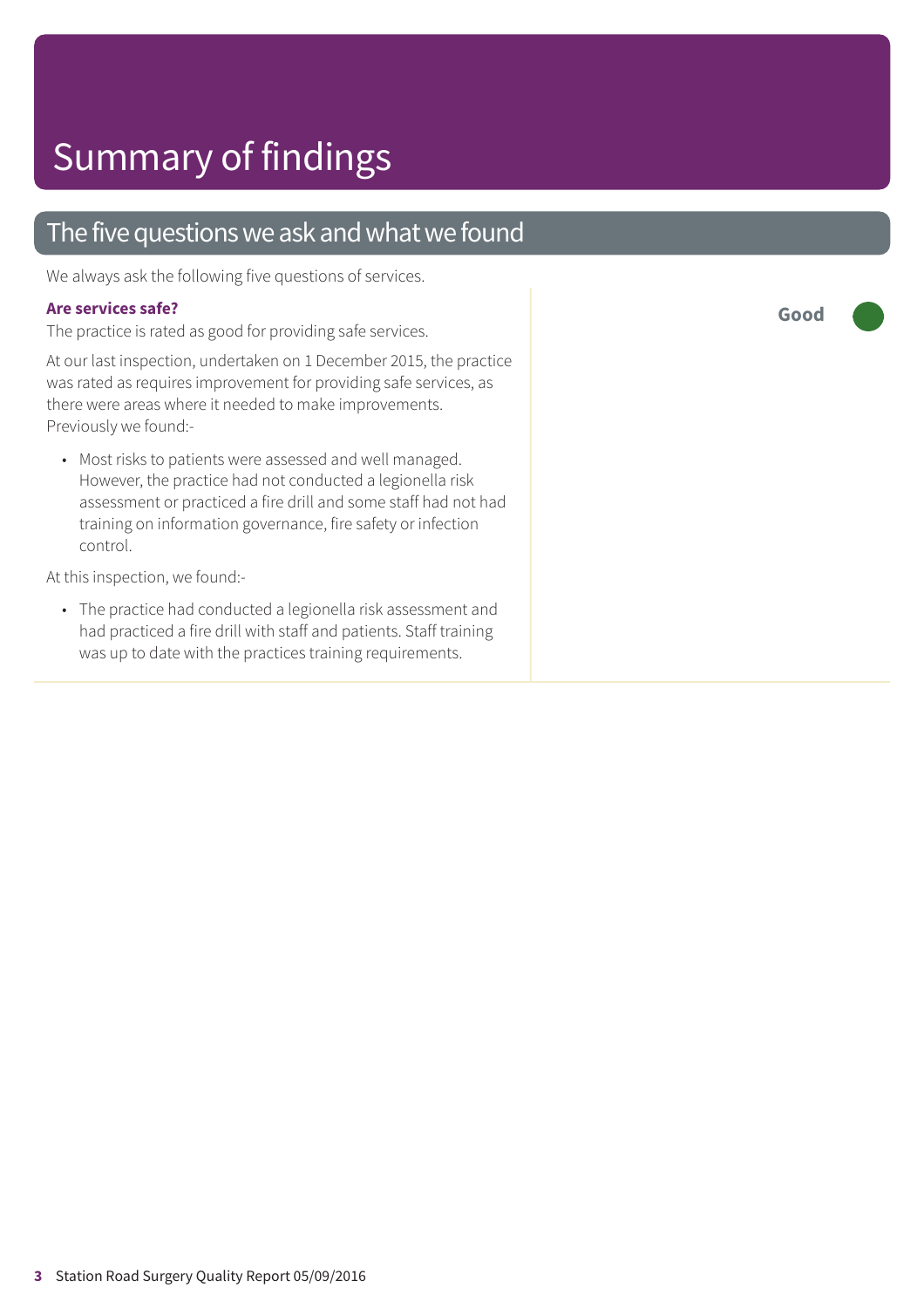

# Station Road Surgery **Detailed findings**

### Our inspection team

#### **Our inspection team was led by:**

Our inspection team was led by a CQC Lead Inspector**.**

## Why we carried out this inspection

We carried out a comprehensive inspection of this service under Section 60 of the Health and Social Care Act 2008 on 1 December 2015 as part of our regulatory functions. This inspection was planned to check whether the provider was meeting the legal requirements and regulations associated with the Health and Social Care Act 2008, to look at the overall quality of the service, and to provide a rating for the service under the Care Act 2014

Breaches of legal requirements were found. As a result, we undertook a focused inspection on 15 August 2016 to follow up on whether action had been taken to deal with the breaches.